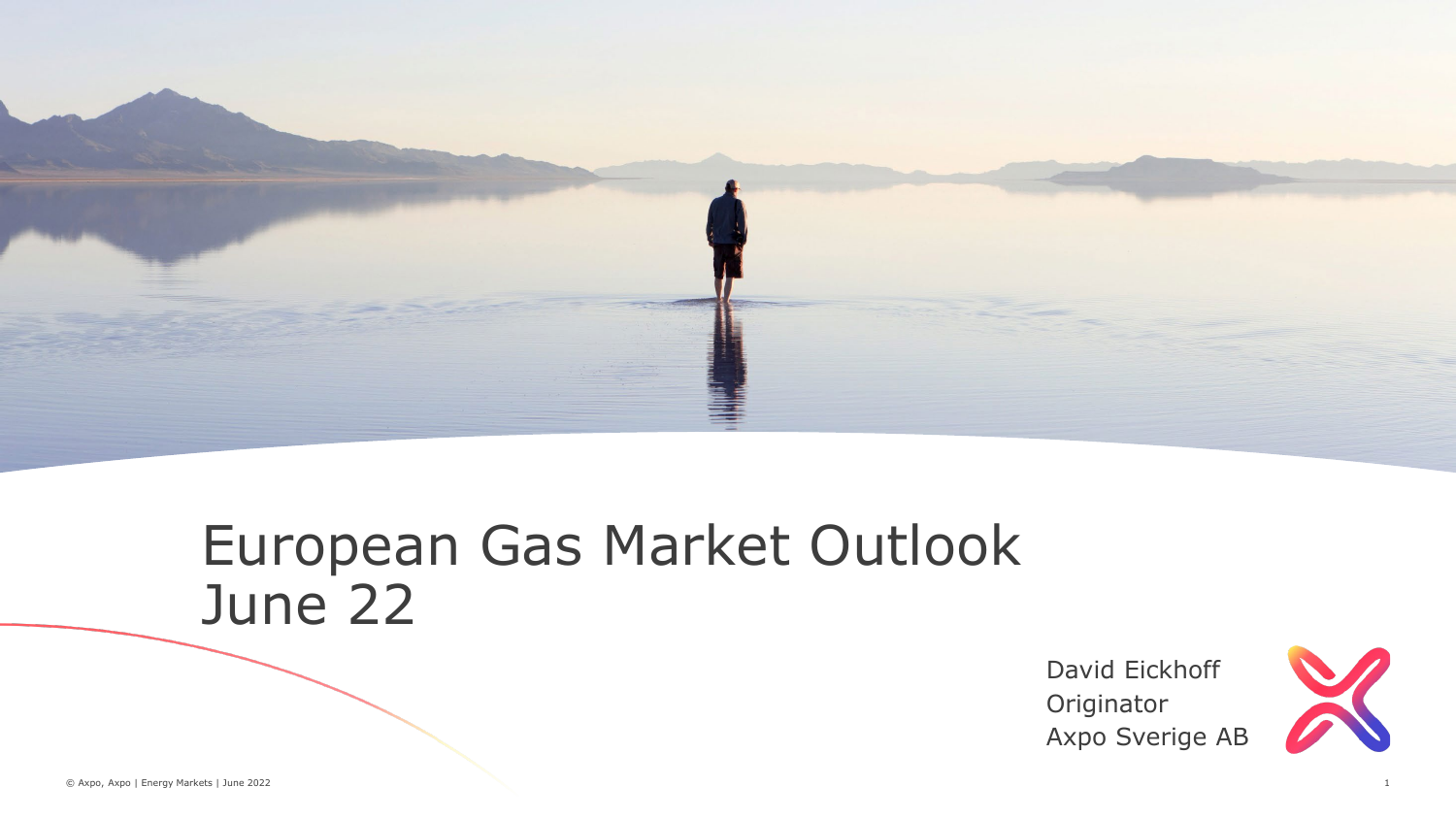

- Swiss energy company
- Among Europes largest energy traders
- Electricity, gas, oil, green certificates, etc…
- 40 Markets, 30+ Countries, Europe, USA, Asia
- Renewable customer portfolio  $\sim$  20 000 MW
- Active along the whole energy value chain
- **Axpo Nordic**: Trading, balancing operations, market analysis, portfolio management, tailoring products to handle risks in energy markets

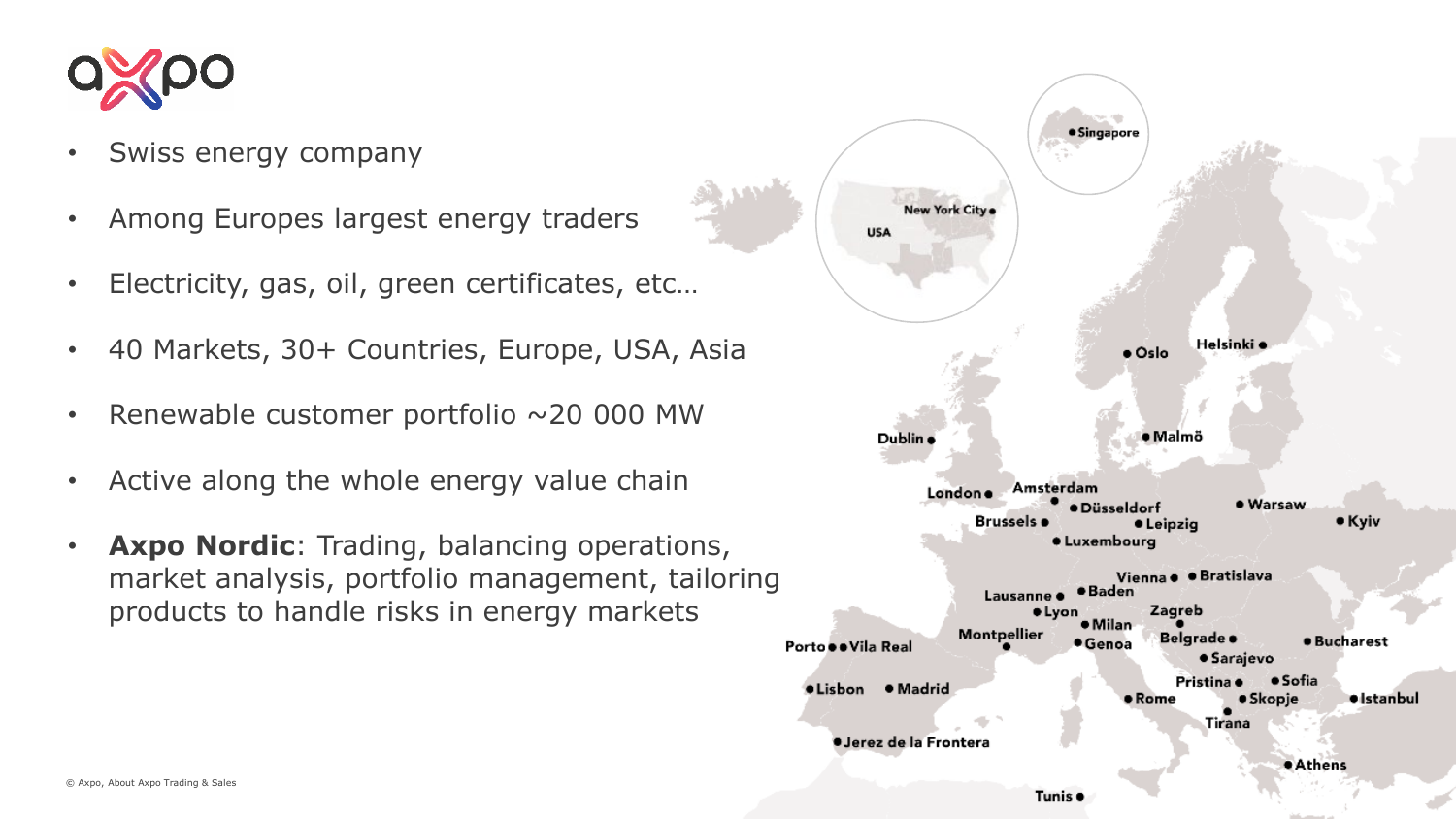## The past year

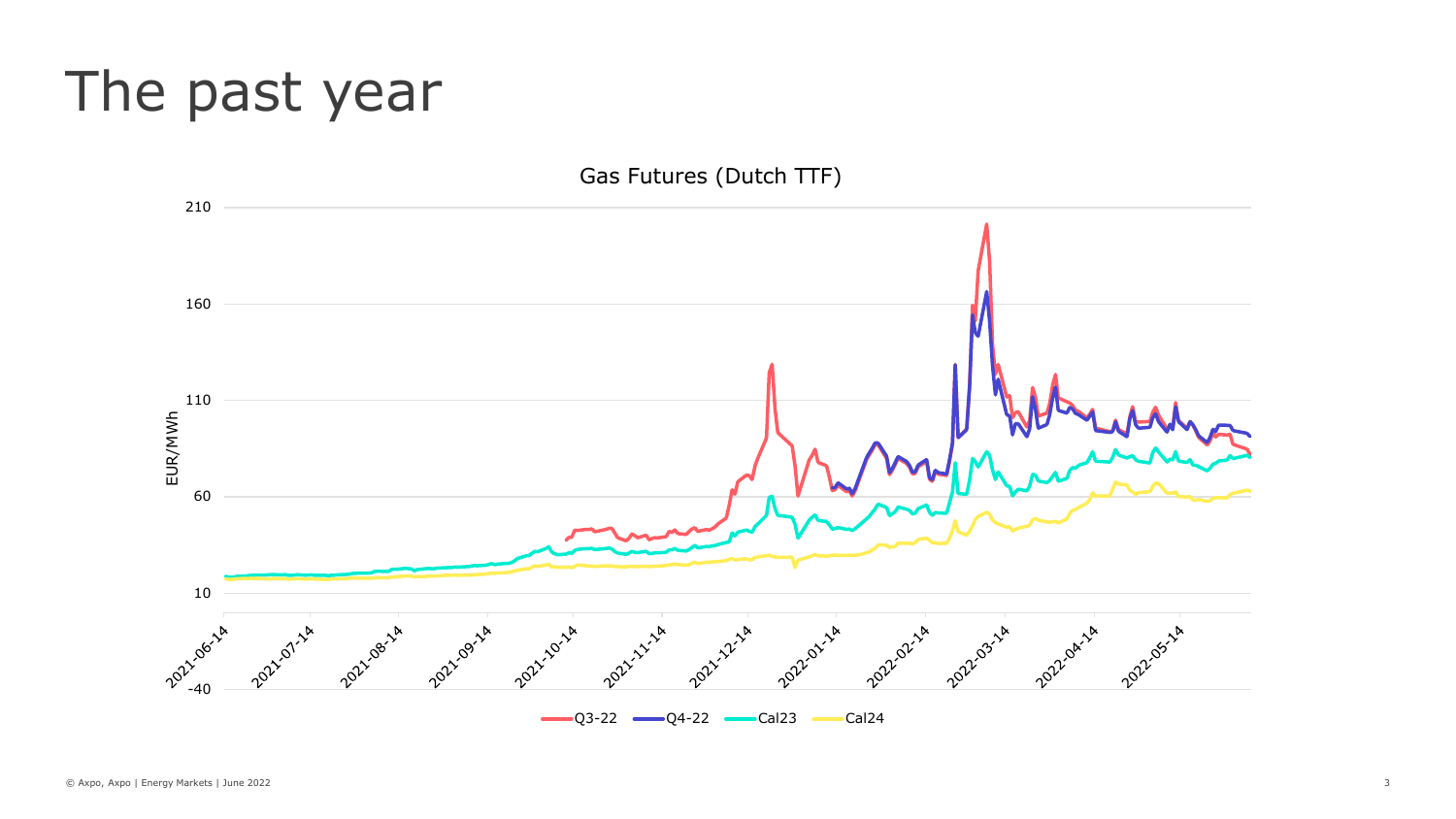

# Key factors

- **Will russia cut the gas supply to Europe?**
- **EU replacement of Russian supply**
- **External supply disruptions**
- **French Nuclear**
- **Demand destruction**
- **Weather**



Source: Axpo Solutions AG, EDF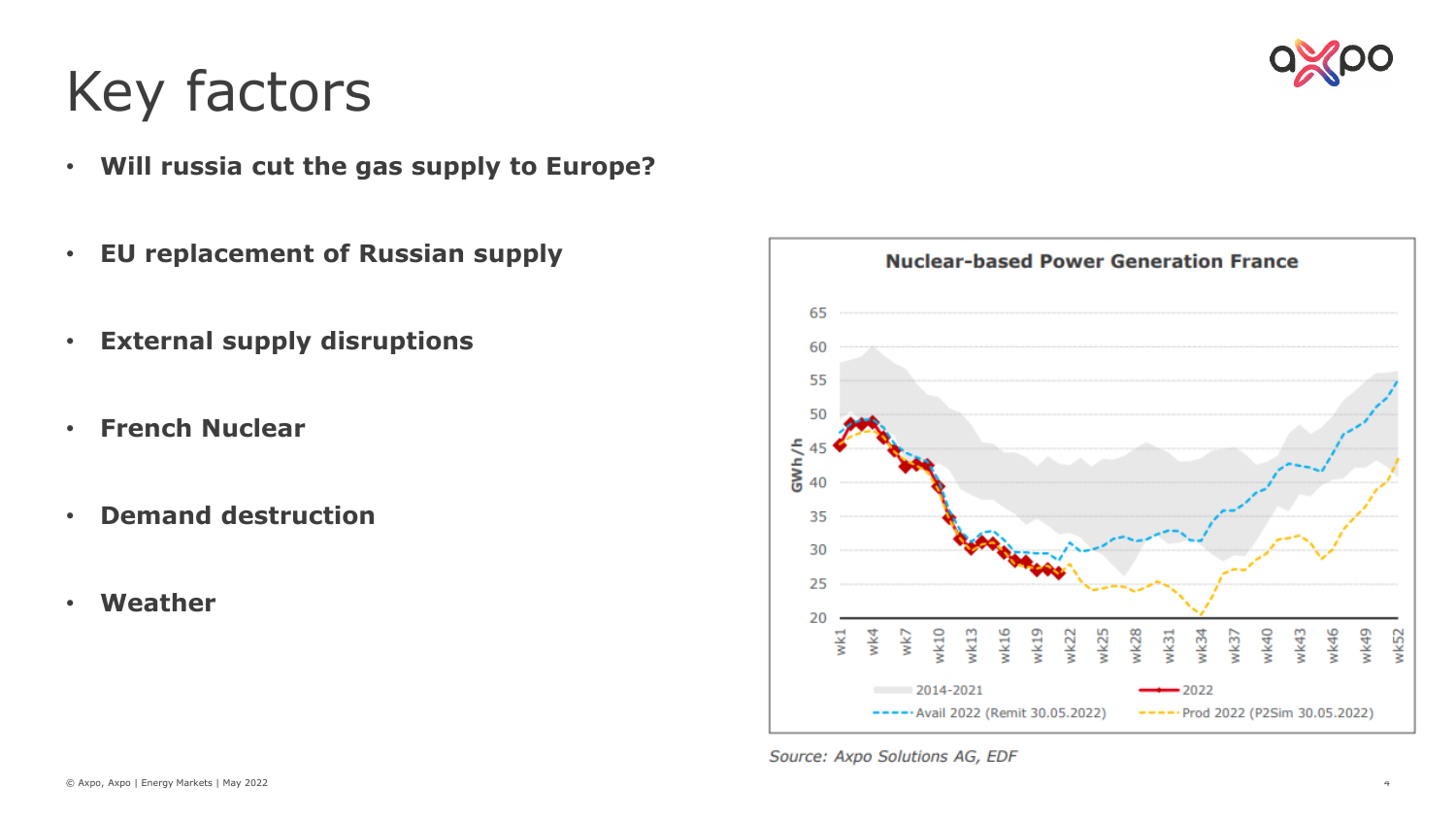

### EU gas storage targets are manageable but require strong injections during the coming weeks/months.



*Sources: Bloomberg, GIE*

- Strong imports from LNG, N.Africa and North Sea plus mild winter allowed for storage builds, despite lower RUS & FR nuke issues.
- High prices also weigh significantly on industrial gas demand. Allowing storage to fill
- All high supply/low demand aid needed to meet EU gas storage targets in 2022 and later.
- Next supply boost not before 2025, when LNG wave from AUS, USA, QAT come online. Therefore, lack of Russian un-contracted supplies keeps market tight for longer.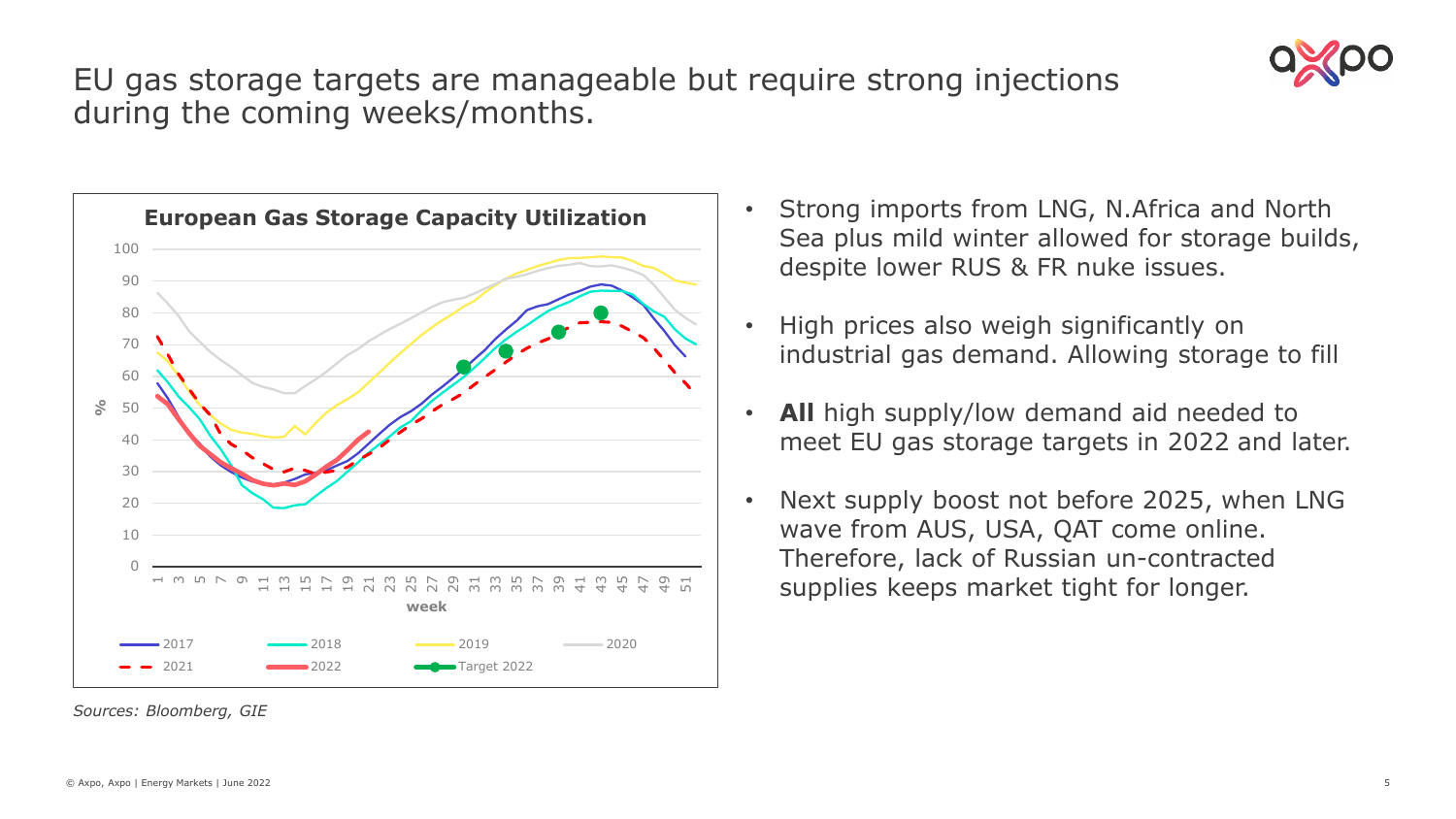

# Gas TTF: High for longer

### **BASE CASE**

- NW European gas storages are filling fairly quickly, thanks to reduced industrial demand and strong supply from N.Africa, the North Sea and LNG. If situation holds, EU storage targets of 80% by November 2022 should be reached.
- We don't anticipate an EU-wide ban of gas imports from Russia. Instead, we expect import volumes to decline gradually when expiring contracts are not prolonged and more LNG import capacities become available. In line with the EC RePowerEU program we currently model Russian imports to disappear by 2027.
- Unless a significant recession, we expect European gas demand to remain fairly stable in the next few years, as Germany's coal and nuclear phase-out as well as EU's ban on Russian coal imports keep gas-to-power demand high.
- Given stable demand, declining North Sea supply and decreasing Russian imports, we expect demand for LNG imports to rise further in the coming years. As that tightens the global LNG market, we see gas prices to stay elevated, although prices may fall once Russian war-related risk premium is not needed anymore.
- Longer term, much more RES supply in the power sector and energy efficiency measures are likely to weigh on gas demand, while the next wave of LNG supply from Qatar and the US softens the LNG market a bit.

#### **Bull risks**

- RUS stops deliveries unilaterally (planned or unplanned)
- Asia returns to the market strongly
- Major upstream gas issues in any other country around the world

#### **Bear risks**

- Sharp de-escalation with RUS
- Strong supply continues, including from RUS
- Recession reduces gas demand significantly



### **Axpo W.Europe Gas Demand/Supply Forecast**